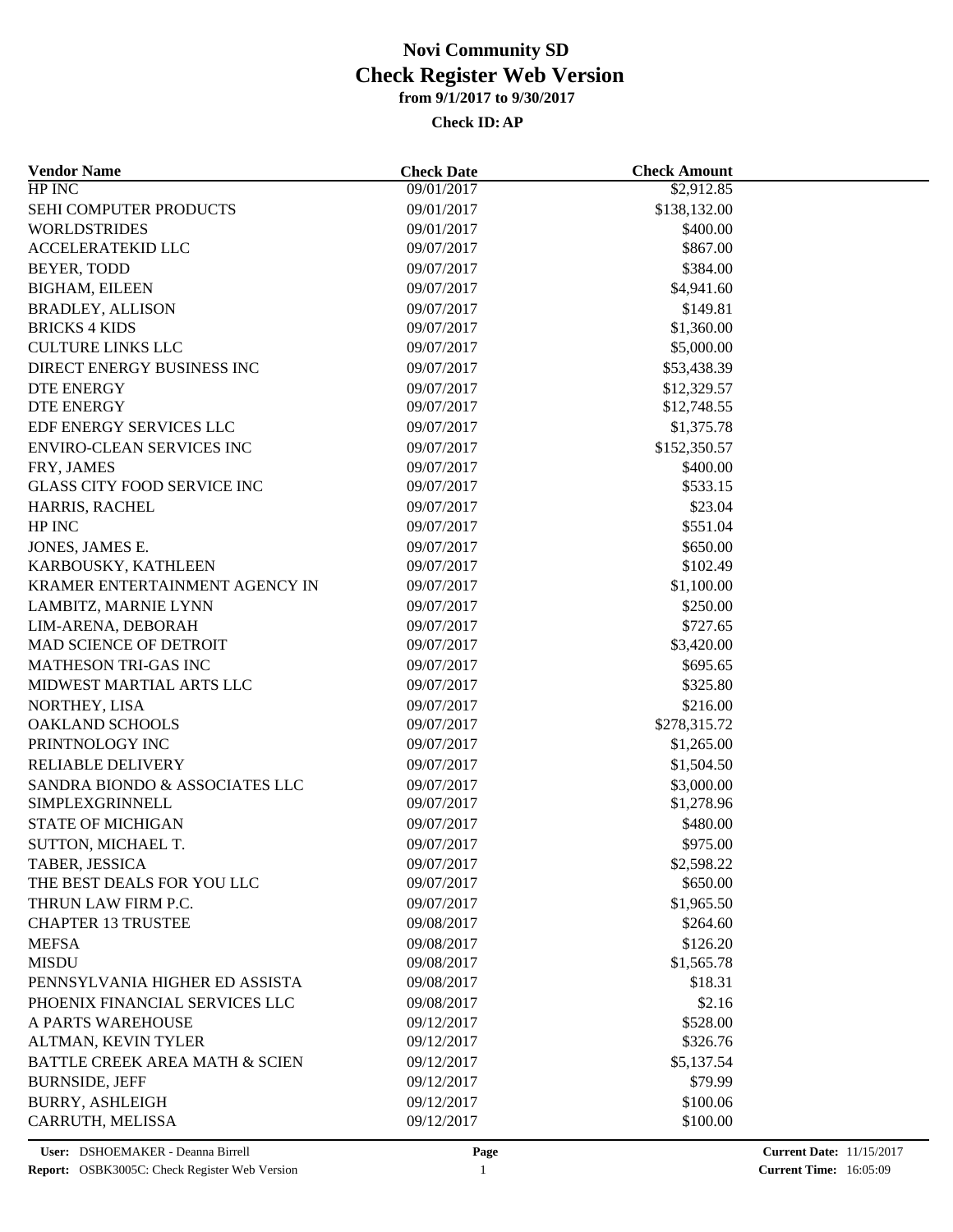| <b>Vendor Name</b>                      | <b>Check Date</b>        | <b>Check Amount</b> |  |
|-----------------------------------------|--------------------------|---------------------|--|
| <b>CINTAS CORPORATION #31</b>           | 09/12/2017               | \$257.52            |  |
| COTTRILL, JENNIFER ANN                  | 09/12/2017               | \$240.45            |  |
| DEAF COMMUNITY ADVOCACY NETWOR          | 09/12/2017               | \$106.00            |  |
| <b>ELLIS, JENNIFER</b>                  | 09/12/2017               | \$121.22            |  |
| <b>EVER KOLD REFRIGERATION</b>          | 09/12/2017               | \$6,636.00          |  |
| <b>EXELON CORPORATION</b>               | 09/12/2017               | \$6,577.88          |  |
| <b>FLASH GLASS</b>                      | 09/12/2017               | \$95.00             |  |
| FRANKLIN COVEY CLIENT SALES IN          | 09/12/2017               | \$1,500.00          |  |
| <b>GETAWAY TOURS &amp; CHARTERS INC</b> | 09/12/2017               | \$1,140.00          |  |
| HARE, MARGARET                          | 09/12/2017               | \$50.00             |  |
| HARTLAND HIGH SCHOOL                    | 09/12/2017               | \$275.00            |  |
| HEININGER, WILLIAM                      | 09/12/2017               | \$1,039.00          |  |
| INTERIM HOME HEALTHCARE OF OAK          | 09/12/2017               | \$1,400.00          |  |
| KARINEN, ASHLEY                         | 09/12/2017               | \$1,048.36          |  |
| <b>LAWSON PRODUCTS INC</b>              | 09/12/2017               | \$217.34            |  |
| LEARNING SCIENCES INTERNATIONA          | 09/12/2017               | \$24,030.00         |  |
| LESSWAY, JENNIFER                       | 09/12/2017               | \$100.00            |  |
| LONGSTRETH SPORTING GOODS LLC           | 09/12/2017               | \$1,060.73          |  |
| MANDEL, KRISTINE                        | 09/12/2017               | \$115.22            |  |
| MAX PRINTING AND COPY                   | 09/12/2017               | \$1,120.00          |  |
| MENA, WILLIAM J.                        | 09/12/2017               | \$499.00            |  |
| MICHIGAN HIGH SCHOOL FIELD HOC          | 09/12/2017               | \$200.00            |  |
| MICHOS, JENIFER                         | 09/12/2017               | \$204.98            |  |
| NATIONAL FIELD HOCKEY COACHES           | 09/12/2017               | \$125.00            |  |
| NEFF MOTIVATION INC                     | 09/12/2017               | \$1,434.03          |  |
| NORTHVILLE STITCHING POST LLC           | 09/12/2017               | \$478.00            |  |
|                                         |                          |                     |  |
| NU WAVE AQUARIUMS LTD<br>PONTE, COLLEEN | 09/12/2017<br>09/12/2017 | \$201.96<br>\$35.20 |  |
| PRINTNOLOGY INC                         |                          |                     |  |
|                                         | 09/12/2017               | \$440.00            |  |
| PROVIDENCE OCCUPATIONAL HEALTH          | 09/12/2017               | \$146.00            |  |
| RICE, LISA                              | 09/12/2017               | \$100.00            |  |
| SCHOOL SPECIALTY INC                    | 09/12/2017               | \$217.40            |  |
| SIMPLEXGRINNELL                         | 09/12/2017               | \$5,626.45          |  |
| SINAWI, BRANDON                         | 09/12/2017               | \$82.50             |  |
| SPEEDWAY SUPER AMERICA LLC              | 09/12/2017               | \$3,395.00          |  |
| STATE WIRE AND TERMINAL INC             | 09/12/2017               | \$117.24            |  |
| STOTLER, DIANA                          | 09/12/2017               | \$119.10            |  |
| <b>SUNTEL SERVICES</b>                  | 09/12/2017               | \$50,679.24         |  |
| TOFILSKI, WILLIAM RAYMOND               | 09/12/2017               | \$1,500.00          |  |
| TOTAL PERFORMANCE TRAINING CEN          | 09/12/2017               | \$100.00            |  |
| TREDROC TIRE SERVICES LLC               | 09/12/2017               | \$5,187.10          |  |
| UNITY SCHOOL BUS PARTS INC              | 09/12/2017               | \$3,304.80          |  |
| ZONAR SYSTEMS INC                       | 09/12/2017               | \$16,862.88         |  |
| AHN, JIN YEOL                           | 09/14/2017               | \$75.00             |  |
| ALAPARTHI, NAGA TULASI                  | 09/14/2017               | \$175.00            |  |
| ANDERSON, JOHN D.                       | 09/14/2017               | \$500.00            |  |
| AT&T                                    | 09/14/2017               | \$2,579.85          |  |
| <b>AT&amp;T MOBILITY</b>                | 09/14/2017               | \$867.64            |  |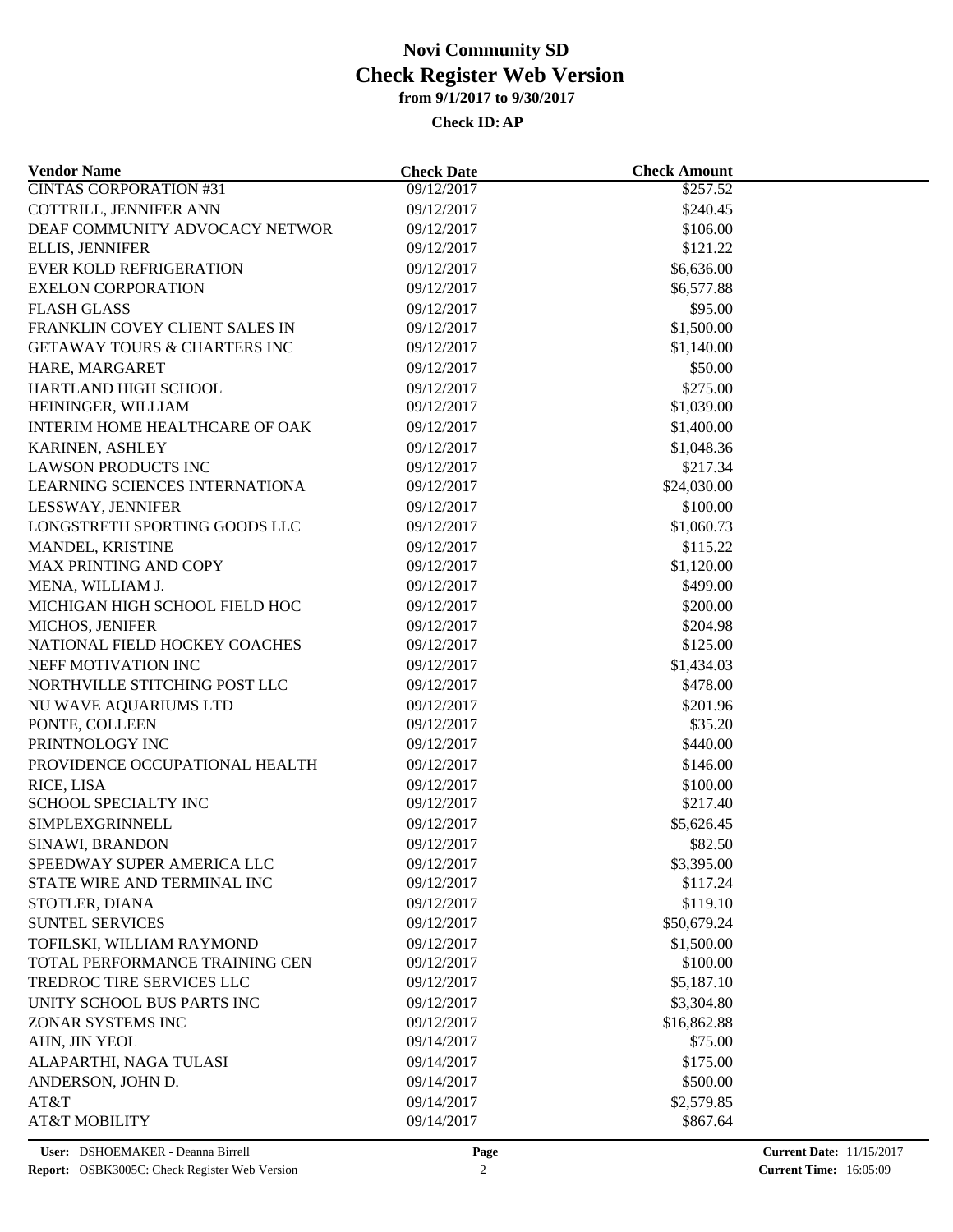| <b>Vendor Name</b>                     | <b>Check Date</b> | <b>Check Amount</b> |  |
|----------------------------------------|-------------------|---------------------|--|
| <b>BAUSS, KATHRYN</b>                  | 09/14/2017        | \$75.00             |  |
| <b>BOWLES, JULIE</b>                   | 09/14/2017        | \$100.00            |  |
| <b>BURRY, MATT</b>                     | 09/14/2017        | \$76.05             |  |
| COLLINS, MEGHAN CATHERINE              | 09/14/2017        | \$250.00            |  |
| <b>CONSUMERS ENERGY</b>                | 09/14/2017        | \$2,968.81          |  |
| CROMWELL, NICOLE                       | 09/14/2017        | \$67.20             |  |
| DEHNE, ANNE                            | 09/14/2017        | \$29.40             |  |
| DIAL, JEANNE                           | 09/14/2017        | \$24.97             |  |
| EDUCATIONAL THEATRE ASSOCIATIO         | 09/14/2017        | \$95.00             |  |
| ERICKSON, LISA                         | 09/14/2017        | \$108.63            |  |
| ERNSTER, STEPHAN                       | 09/14/2017        | \$131.78            |  |
| <b>EVANS, MICHELLE</b>                 | 09/14/2017        | \$400.53            |  |
| FAORO, GRACE                           | 09/14/2017        | \$95.21             |  |
| FENCHEL, LISA                          | 09/14/2017        | \$83.87             |  |
| <b>FISLERDATA LLC</b>                  | 09/14/2017        | \$349.00            |  |
| FRONTLINE TECHNOLOGIES INC             | 09/14/2017        | \$5,855.28          |  |
| GANGADASU, NADHAUI                     | 09/14/2017        | \$187.00            |  |
| <b>GILES, BARBRA</b>                   | 09/14/2017        | \$75.00             |  |
| <b>GOKAVARPU, SAHITHI</b>              | 09/14/2017        | \$100.00            |  |
| GRUNDSTROM, JENNA                      | 09/14/2017        | \$191.29            |  |
| HEART BREAKER VIDEO DISC JOCKE         | 09/14/2017        | \$1,300.00          |  |
| HOFBAUER, REBECCA                      | 09/14/2017        | \$98.55             |  |
| HOFFMAN, PAUL W.                       | 09/14/2017        | \$4,765.00          |  |
| HUMANEX VENTURES LLC                   | 09/14/2017        | \$8,900.00          |  |
| HURON VALLEY SCHOOL DISTRICT           | 09/14/2017        | \$133.53            |  |
| <b>JONES, LAURIE</b>                   | 09/14/2017        | \$168.85            |  |
|                                        | 09/14/2017        | \$100.00            |  |
| KATRAGADDA, VATSALA<br>KIDON, COURTNEY | 09/14/2017        | \$25.69             |  |
|                                        |                   |                     |  |
| LASH, NANCY                            | 09/14/2017        | \$54.00             |  |
| LINN, BRANDY L.                        | 09/14/2017        | \$75.00             |  |
| MARSACK, ELLISA GENEA                  | 09/14/2017        | \$800.00            |  |
| MATSON, MELISSA                        | 09/14/2017        | \$81.63             |  |
| MCKAIG, HEATHER                        | 09/14/2017        | \$354.98            |  |
| MICHIGAN SCHOOL BAND & ORCHEST         | 09/14/2017        | \$375.00            |  |
| MICHIGAN SCHOOL VOCAL MUSIC AS         | 09/14/2017        | \$385.00            |  |
| MINNICK, JILL                          | 09/14/2017        | \$143.00            |  |
| MOISEEFF, AUDREY                       | 09/14/2017        | \$73.80             |  |
| MOISEEFF, AUDREY                       | 09/14/2017        | \$399.81            |  |
| MYERS, KIMBERLY                        | 09/14/2017        | \$175.00            |  |
| OFILI, ALEXANDER                       | 09/14/2017        | \$122.63            |  |
| PEDIATRIC HEALTH CONSULTANTS I         | 09/14/2017        | \$3,854.35          |  |
| PROVIDENCE OCCUPATIONAL HEALTH         | 09/14/2017        | \$134.00            |  |
| <b>REAGAN, JANICE</b>                  | 09/14/2017        | \$120.00            |  |
| RIDDLE, AMANDA M.                      | 09/14/2017        | \$300.00            |  |
| RZEPKA, JIM                            | 09/14/2017        | \$234.16            |  |
| SCHOOLOGY INC.                         | 09/14/2017        | \$20,320.00         |  |
| TANAKA, HIROYUKI                       | 09/14/2017        | \$75.00             |  |
| TROOST, KIM                            | 09/14/2017        | \$173.12            |  |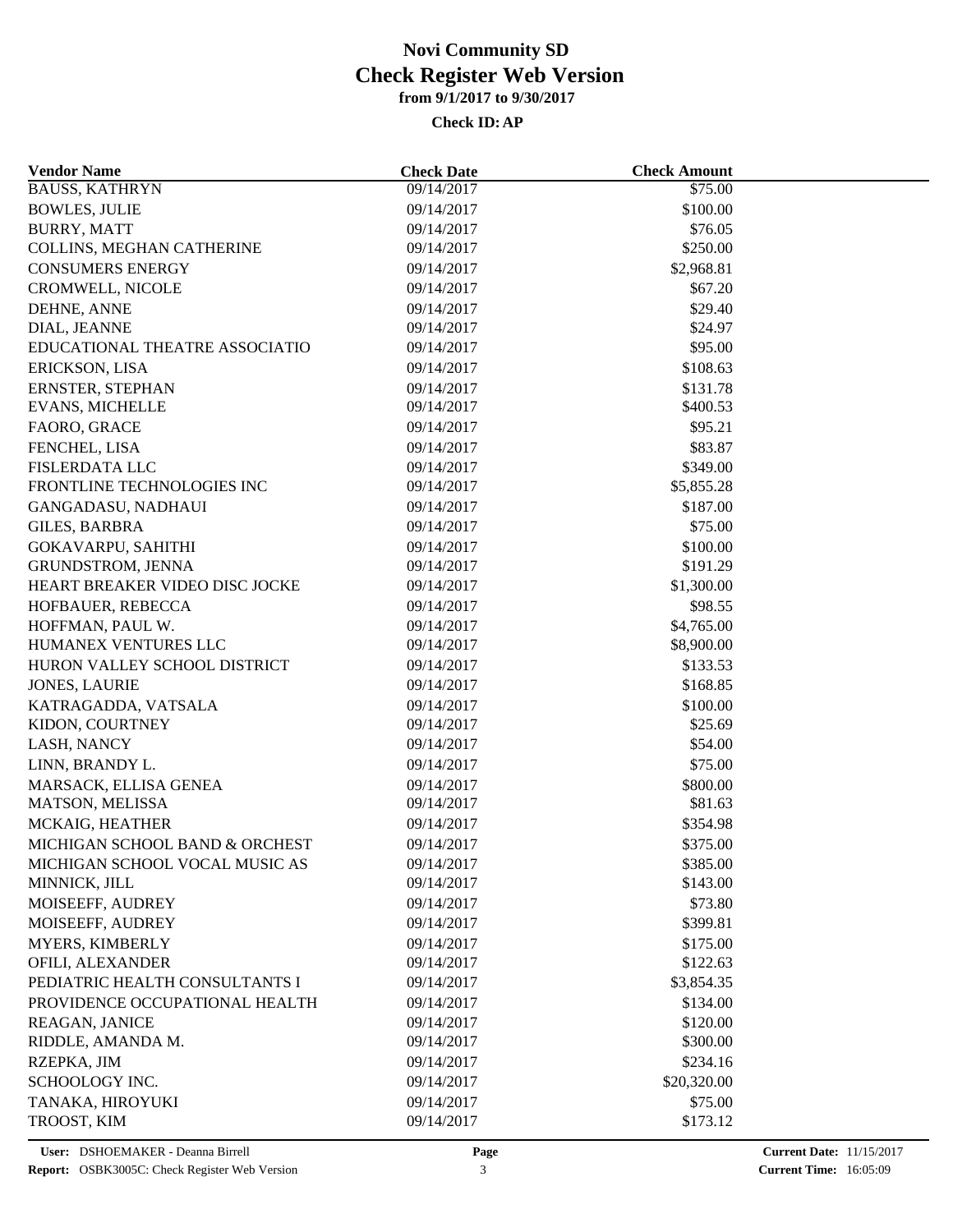| <b>Vendor Name</b>                              | <b>Check Date</b> | <b>Check Amount</b> |  |
|-------------------------------------------------|-------------------|---------------------|--|
| TYRPAK, CHRISTOPHER                             | 09/14/2017        | \$16.99             |  |
| WAANANEN, NIKKI                                 | 09/14/2017        | \$86.88             |  |
| WEIGEL-HUBLER, NICHOLAS                         | 09/14/2017        | \$85.84             |  |
| WHEAT, MEAGHAN                                  | 09/14/2017        | \$912.00            |  |
| WILLIAMS, MOTERIA                               | 09/14/2017        | \$100.00            |  |
| ZIEGLER, MICHAEL                                | 09/14/2017        | \$936.07            |  |
| ANN ARBOR HURON HIGH SCHOOL                     | 09/19/2017        | \$200.00            |  |
| <b>EVER KOLD REFRIGERATION</b>                  | 09/19/2017        | \$825.00            |  |
| FENTON HIGH SCHOOL                              | 09/19/2017        | \$190.00            |  |
| MICHIGAN SCHOOL BAND & ORCHEST                  | 09/19/2017        | \$375.00            |  |
| <b>OAKLAND SCHOOLS</b>                          | 09/19/2017        | \$100.00            |  |
| PINGEL, CINDY                                   | 09/19/2017        | \$141.32            |  |
| PLYMOUTH AC LLC                                 | 09/19/2017        | \$418.50            |  |
| PLYMOUTH CANTON COMMUNITY SCHO                  | 09/19/2017        | \$75.00             |  |
| PRESIDIO NETWORKED SOLUTIONS L                  | 09/19/2017        | \$1,937.50          |  |
| <b>SALEM HIGH SCHOOL</b>                        | 09/19/2017        | \$240.00            |  |
| <b>SALINE AREA SCHOOLS</b>                      | 09/19/2017        | \$125.00            |  |
| <b>SALINE AREA SCHOOLS</b>                      | 09/19/2017        | \$375.00            |  |
| SECREST WARDLE LYNCH HAMPTON T                  | 09/19/2017        | \$127.62            |  |
| <b>TW SHIRTS</b>                                | 09/19/2017        | \$4,978.45          |  |
| <b>BOND, JEREMY</b>                             | 09/21/2017        | \$78.69             |  |
| <b>BROOKES BUNCH</b>                            | 09/21/2017        | \$45.00             |  |
| <b>BURG, ALLISON</b>                            | 09/21/2017        | \$11.42             |  |
| CITY OF NOVI WATER & SEWER DEP                  | 09/21/2017        | \$5,354.60          |  |
| COMSTOCK, CHARLES ERNEST                        | 09/21/2017        | \$76.50             |  |
| <b>EBSCO INDUSTRIES INC</b>                     | 09/21/2017        | \$325.78            |  |
| <b>ECA SCIENCE KIT SERVICES</b>                 | 09/21/2017        | \$10,801.93         |  |
| FLOROS, LISA                                    | 09/21/2017        | \$85.98             |  |
| <b>GOODWILL INDUSTRIES OF GREATER</b>           | 09/21/2017        | \$5,214.16          |  |
| HATTIE, JILLIAN                                 | 09/21/2017        | \$147.63            |  |
| INTERIM HOME HEALTHCARE OF OAK                  | 09/21/2017        | \$2,156.25          |  |
| LINN, BRANDY L.                                 | 09/21/2017        | \$75.00             |  |
| MAD SCIENCE OF DETROIT                          | 09/21/2017        | \$2,325.00          |  |
| MARDIGIAN, LAURA                                | 09/21/2017        | \$250.00            |  |
| MARSHALL MEMO LLC                               | 09/21/2017        | \$500.00            |  |
| <b>MARSHALL MUSIC</b>                           | 09/21/2017        | \$18.13             |  |
| NORTHVILLE HIGH SCHOOL                          | 09/21/2017        | \$80.00             |  |
| PLANTE & MORAN CRESA LLC                        | 09/21/2017        |                     |  |
|                                                 |                   | \$10,744.00         |  |
| PRINTNOLOGY INC<br>ROTARY CLUB OF NOVI MICHIGAN | 09/21/2017        | \$847.39            |  |
| <b>SBSI SOFTWARE INC</b>                        | 09/21/2017        | \$356.00            |  |
|                                                 | 09/21/2017        | \$499.20            |  |
| TABER, JESSICA                                  | 09/21/2017        | \$2,304.96          |  |
| TANNER, STACY                                   | 09/21/2017        | \$268.15            |  |
| TMP ARCHITECTURE INC                            | 09/21/2017        | \$5,069.78          |  |
| WALKER, KATIE                                   | 09/21/2017        | \$46.62             |  |
| WUNDERLICH, MAGGIE                              | 09/21/2017        | \$400.08            |  |
| A PARTS WAREHOUSE                               | 09/25/2017        | \$556.20            |  |
| ADN ADMINISTRATORS INC                          | 09/25/2017        | \$3,883.70          |  |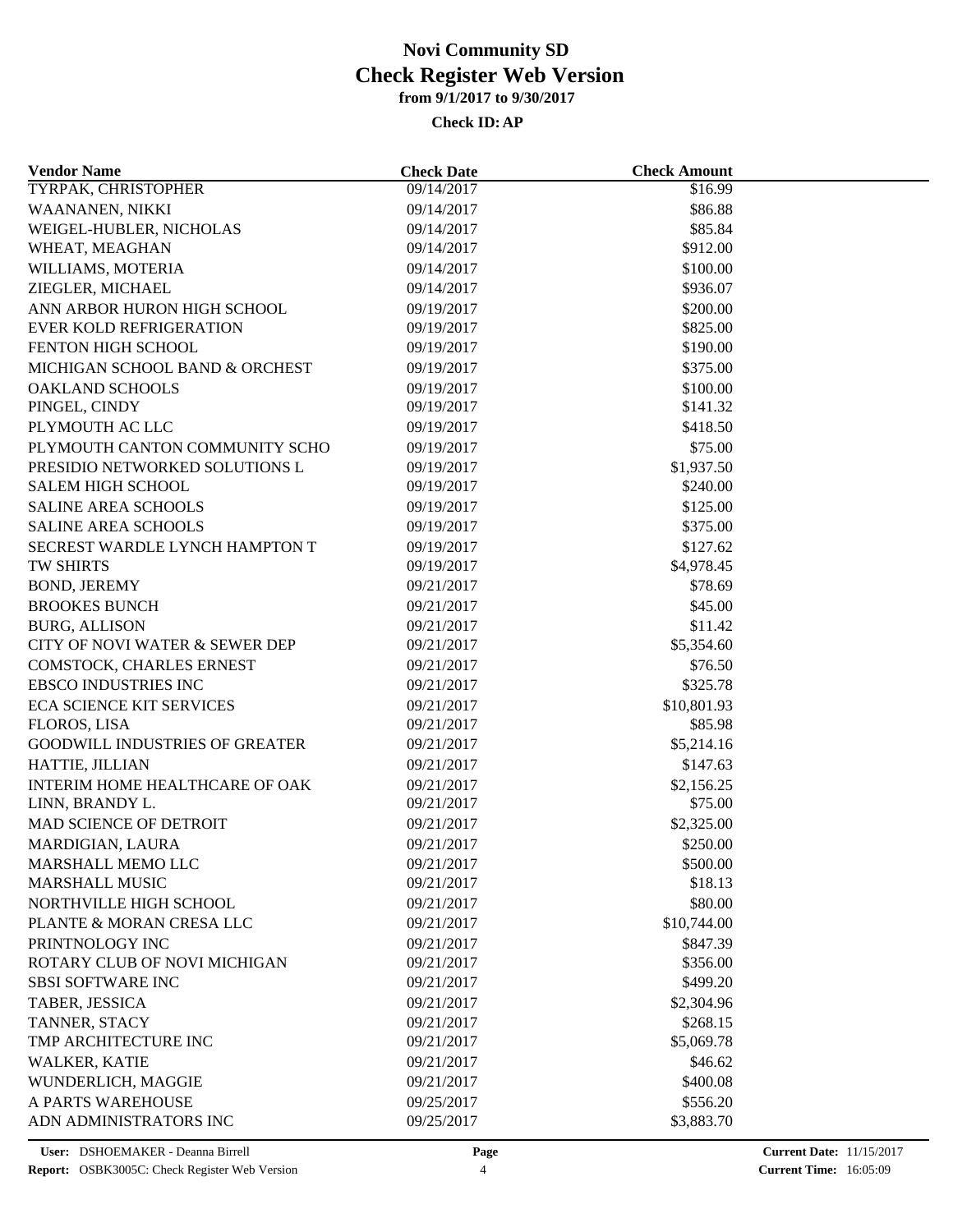| <b>Vendor Name</b>                        | <b>Check Date</b> | <b>Check Amount</b>    |  |
|-------------------------------------------|-------------------|------------------------|--|
| AT&T                                      | 09/25/2017        | \$690.80               |  |
| AVENTRIC TECHNOLOGIES LLC                 | 09/25/2017        | \$1,758.00             |  |
| <b>BARRICK, SUE</b>                       | 09/25/2017        | \$97.77                |  |
| BLADERUNNERS LANDSCAPING INC.             | 09/25/2017        | \$325.00               |  |
| <b>BREAKOUT EDU</b>                       | 09/25/2017        | \$500.00               |  |
| <b>BURNSIDE, HEATHER</b>                  | 09/25/2017        | \$135.79               |  |
| CAMPOS, MICHELLE                          | 09/25/2017        | \$61.47                |  |
| <b>CINTAS CORPORATION #31</b>             | 09/25/2017        | \$386.28               |  |
| CRISIS PREVENTION INSTITUTE IN            | 09/25/2017        | \$150.00               |  |
| <b>CUMMINS BRIDGEWAY LLC</b>              | 09/25/2017        | \$294.32               |  |
| DEAF COMMUNITY ADVOCACY NETWOR            | 09/25/2017        | \$121.00               |  |
| DIGITAL AGE TECHNOLOGIES INC              | 09/25/2017        | \$8,612.00             |  |
| <b>FLASH GLASS</b>                        | 09/25/2017        | \$95.00                |  |
| <b>FLEETPRIDE INC</b>                     | 09/25/2017        | \$641.69               |  |
| FUTURE ENVIRONMENTAL INC                  | 09/25/2017        | \$35.00                |  |
| <b>INCWEBS INC</b>                        | 09/25/2017        | \$2,260.00             |  |
| <b>INTEGRITY TESTING &amp; SAFETY ADM</b> | 09/25/2017        | \$335.00               |  |
| JACKSON TRUCK SERVICE INC                 | 09/25/2017        | \$231.39               |  |
| JONES, JAMES E.                           | 09/25/2017        | \$1,195.00             |  |
| KOHLS, ANDREA                             | 09/25/2017        | \$115.00               |  |
| LIFE INSURANCE COMPANY OF NORT            | 09/25/2017        | \$17,948.92            |  |
| LYON, CINDY                               | 09/25/2017        | \$200.00               |  |
| <b>MATHESON TRI-GAS INC</b>               | 09/25/2017        | \$102.77               |  |
| MESSA (MICHIGAN EDUCATION SPEC            | 09/25/2017        | \$589,885.47           |  |
| PENNYCUFF, LAURA                          | 09/25/2017        | \$194.22               |  |
| PITNEY BOWES GLOBAL FINANCIAL             | 09/25/2017        | \$720.09               |  |
| PITNEY BOWES PURCHASE POWER               | 09/25/2017        | \$3,000.00             |  |
| PLANTERRA CORPORATION                     | 09/25/2017        | \$278.10               |  |
| PLAYWORKS EDUCATION ENERGIZED             | 09/25/2017        | \$32,980.00            |  |
| PRINTNOLOGY INC                           | 09/25/2017        | \$455.29               |  |
| PROVIDENCE OCCUPATIONAL HEALTH            | 09/25/2017        | \$146.00               |  |
| <b>SAUER, JUDY</b>                        | 09/25/2017        | \$31.77                |  |
| SCHUMAKER, JENNIFER                       | 09/25/2017        | \$92.29                |  |
| <b>SIGMA</b>                              | 09/25/2017        | \$70.00                |  |
|                                           |                   |                        |  |
| SURE RIDE TRANSPORATION LLC               | 09/25/2017        | \$4,505.00<br>\$392.61 |  |
| TANNER, STACY                             | 09/25/2017        |                        |  |
| THE HUNTINGTON NATIONAL BANK              | 09/25/2017        | \$75.00                |  |
| TIMMER, THOMAS                            | 09/25/2017        | \$171.75               |  |
| <b>TREDROC TIRE SERVICES LLC</b>          | 09/25/2017        | \$476.58               |  |
| TURCHI, MARY                              | 09/25/2017        | \$134.86               |  |
| WELLOCK, TRISHA                           | 09/25/2017        | \$70.20                |  |
| <b>CHAPTER 13 TRUSTEE</b>                 | 09/25/2017        | \$50.00                |  |
| <b>MISDU</b>                              | 09/25/2017        | \$1,565.78             |  |
| PENNSYLVANIA HIGHER ED ASSISTA            | 09/25/2017        | \$164.33               |  |
| PHOENIX FINANCIAL SERVICES LLC            | 09/25/2017        | \$21.27                |  |
| <b>AKCASU, AUDREY</b>                     | 09/28/2017        | \$100.00               |  |
| ALSPAUGH, ANDREA                          | 09/28/2017        | \$100.00               |  |
| <b>BARANEK, LORI</b>                      | 09/28/2017        | \$100.00               |  |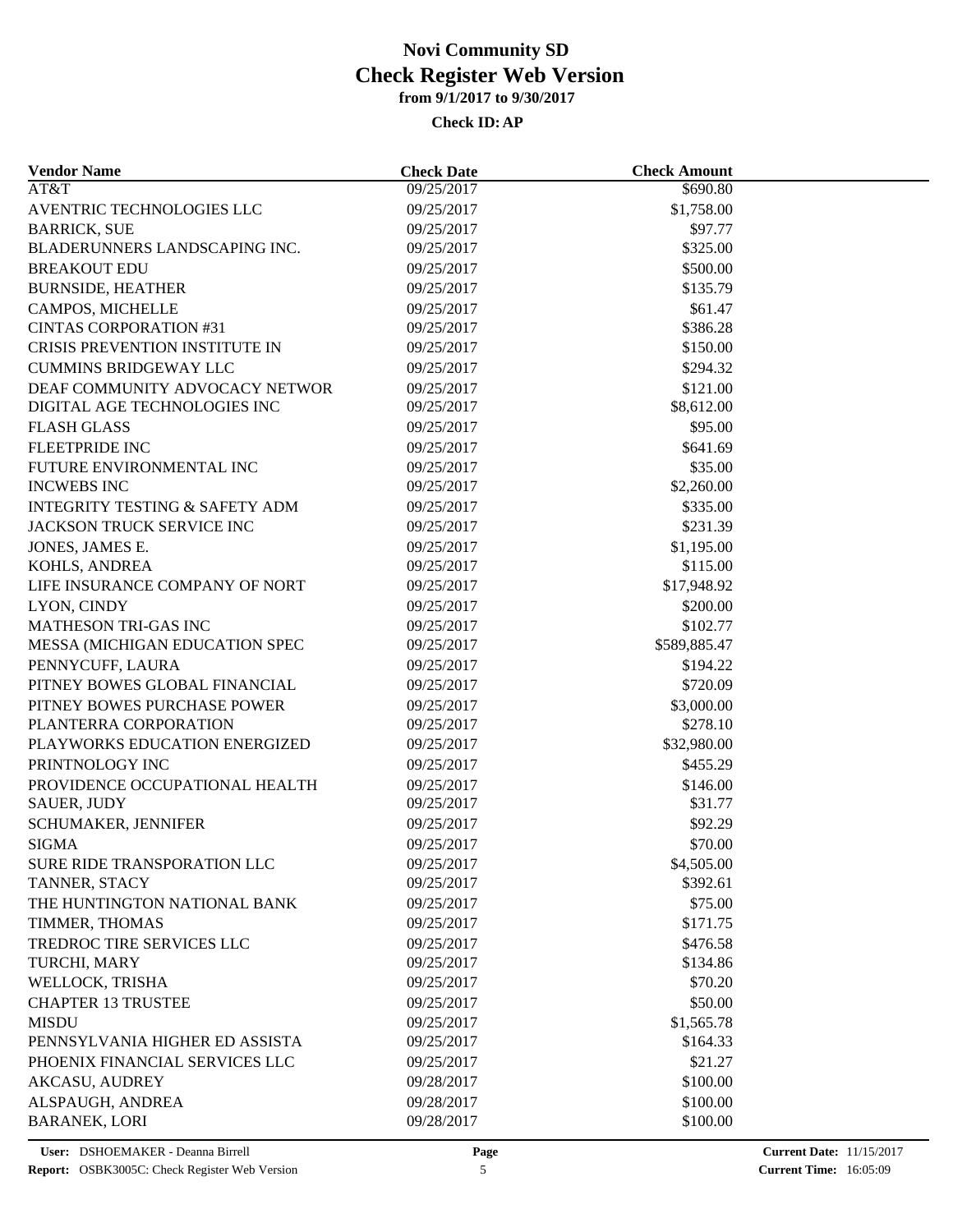| <b>Vendor Name</b>                   | <b>Check Date</b> | <b>Check Amount</b> |  |
|--------------------------------------|-------------------|---------------------|--|
| <b>BARRICK, SUE</b>                  | 09/28/2017        | \$100.00            |  |
| <b>BISHOP, NOLA</b>                  | 09/28/2017        | \$100.00            |  |
| BROOKHOUSE, LINDSAY                  | 09/28/2017        | \$50.00             |  |
| <b>BURNSIDE, HEATHER</b>             | 09/28/2017        | \$100.00            |  |
| <b>BURRY, MATT</b>                   | 09/28/2017        | \$100.00            |  |
| CAMPOS, MICHELLE                     | 09/28/2017        | \$100.00            |  |
| CAROTHERS, KARI                      | 09/28/2017        | \$100.00            |  |
| <b>CARTER CROMPTON INC</b>           | 09/28/2017        | \$3,600.00          |  |
| CHAMEDIA, RUCHITA                    | 09/28/2017        | \$60.00             |  |
| CHAVARKAR, POOJA                     | 09/28/2017        | \$332.88            |  |
| CLARK, KIM                           | 09/28/2017        | \$100.00            |  |
| CLARKSON, AMANDA                     | 09/28/2017        | \$50.00             |  |
| COMMUNITY EMERGENCY MEDICAL SE       | 09/28/2017        | \$935.00            |  |
| COOPER, ALEC                         | 09/28/2017        | \$252.89            |  |
| COSMAN, DAVID                        | 09/28/2017        | \$100.00            |  |
| COURTEMANCHE, DANIELLE               | 09/28/2017        | \$100.00            |  |
| DAVIDS GOLD MEDAL SPORTS             | 09/28/2017        | \$568.00            |  |
| DEHNE, ANNE                          | 09/28/2017        | \$100.00            |  |
| DIAL, JEANNE                         | 09/28/2017        | \$100.00            |  |
| DUTHIE, KAREN                        | 09/28/2017        | \$100.00            |  |
| <b>ECA SCIENCE KIT SERVICES</b>      | 09/28/2017        | \$1,192.47          |  |
| ELLIOTT, KAITLYN                     | 09/28/2017        | \$50.00             |  |
| ERICKSON, LISA                       | 09/28/2017        | \$100.00            |  |
| ERNSTER, STEPHAN                     | 09/28/2017        | \$100.00            |  |
| <b>EXECUTIVE ENERGY SERVICES LLC</b> | 09/28/2017        | \$400.00            |  |
| FAORO, GRACE                         | 09/28/2017        | \$100.00            |  |
| FELCHER, BRIAN                       | 09/28/2017        | \$50.00             |  |
| FILLIPPS, SHARON                     | 09/28/2017        | \$100.00            |  |
| FLAKE, NANCY                         | 09/28/2017        | \$182.00            |  |
| FRANKLIN COVEY CLIENT SALES IN       | 09/28/2017        | \$1,500.00          |  |
| <b>GARCIA, TERRY</b>                 | 09/28/2017        | \$50.00             |  |
| <b>GLASS CITY FOOD SERVICE INC</b>   | 09/28/2017        | \$285.25            |  |
| GRIM, MARY                           | 09/28/2017        | \$50.00             |  |
| GRIMM, CARY                          | 09/28/2017        | \$100.00            |  |
| GRUNDSTROM, JENNA                    | 09/28/2017        | \$100.00            |  |
| HARRISON, JESSE                      | 09/28/2017        | \$50.00             |  |
| HART, TRACY                          | 09/28/2017        | \$452.70            |  |
|                                      |                   |                     |  |
| HODGE, MEGHAN                        | 09/28/2017        | \$100.00            |  |
| HP INC                               | 09/28/2017        | \$726.06            |  |
| HUBENSCHMIDT, KRISTY                 | 09/28/2017        | \$50.00             |  |
| <b>INTERIOR ENVIRONMENTS LLC</b>     | 09/28/2017        | \$4,877.14          |  |
| JENKINS, ERIKKA                      | 09/28/2017        | \$100.00            |  |
| JOHN'S SANITATION INC                | 09/28/2017        | \$95.00             |  |
| <b>JONES, LAURIE</b>                 | 09/28/2017        | \$169.99            |  |
| KASSAB, KELSEY                       | 09/28/2017        | \$100.00            |  |
| KENSINGTON VALLEY SPORTS LLC         | 09/28/2017        | \$816.00            |  |
| KIDON, COURTNEY                      | 09/28/2017        | \$111.58            |  |
| KOZLOWSKI, KIMBERLY                  | 09/28/2017        | \$100.00            |  |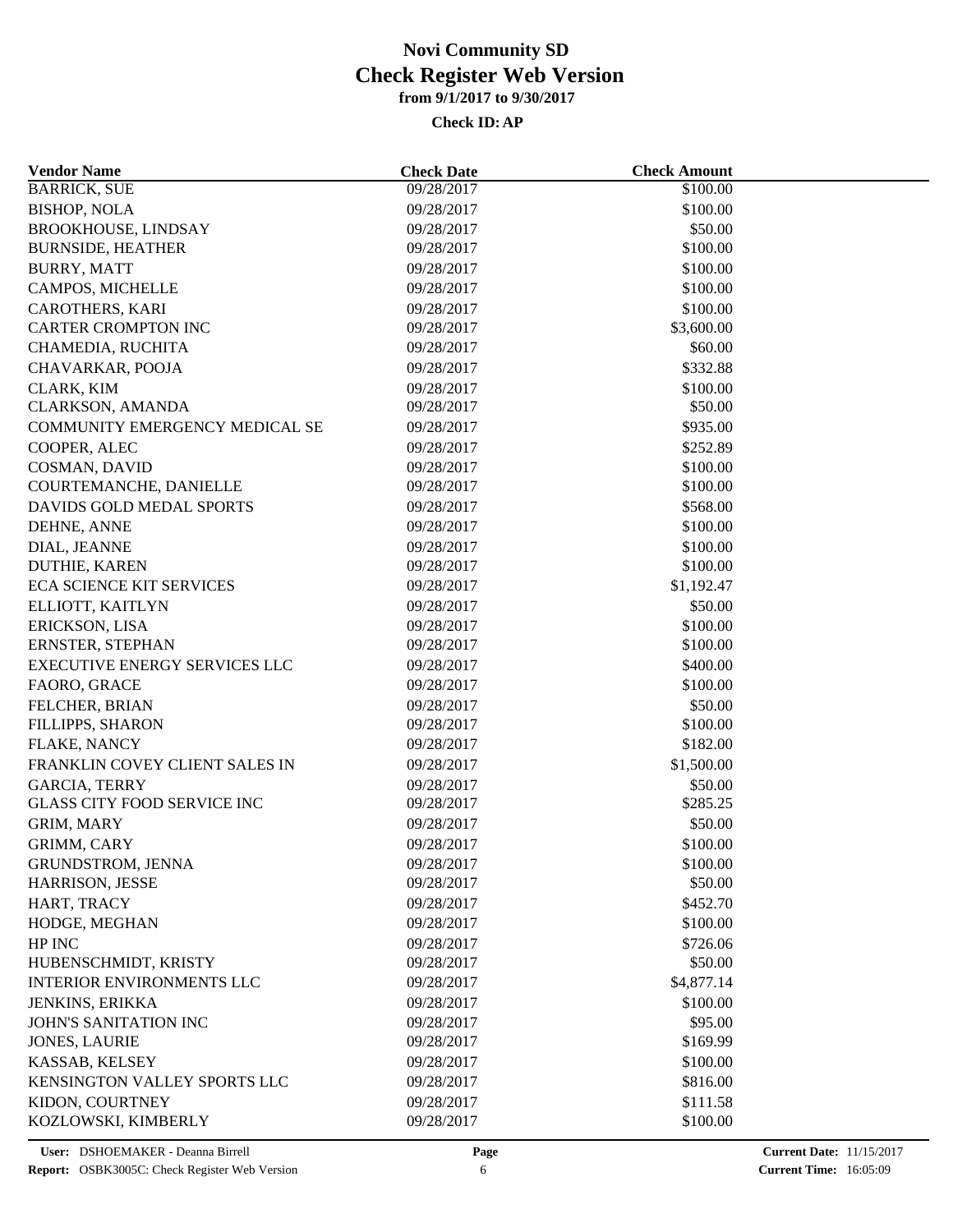| <b>Vendor Name</b>             | <b>Check Date</b> | <b>Check Amount</b> |  |
|--------------------------------|-------------------|---------------------|--|
| <b>KUHN, CINDY</b>             | 09/28/2017        | \$100.00            |  |
| LEADBETTER, MARYANNE           | 09/28/2017        | \$50.00             |  |
| LENGERICH, AINSLEY             | 09/28/2017        | \$50.00             |  |
| LEVIN, RONALD                  | 09/28/2017        | \$100.00            |  |
| LI, MIAOTING                   | 09/28/2017        | \$22.00             |  |
| LIGHTMASTERS AND ELECTRICAL SE | 09/28/2017        | \$2,431.85          |  |
| MCCARTHY & SMITH INC           | 09/28/2017        | \$129,923.51        |  |
| MCDONALD, CARRI                | 09/28/2017        | \$100.00            |  |
| MCDONALD, STEVEN               | 09/28/2017        | \$100.00            |  |
| MICHALSKI, TOM                 | 09/28/2017        | \$100.00            |  |
| MICHIGAN H.S. ATHLETIC ASSOC.  | 09/28/2017        | \$2,100.00          |  |
| MIENTKIEWICZ, JODIE            | 09/28/2017        | \$50.00             |  |
| MIS, KATHLEEN                  | 09/28/2017        | \$50.00             |  |
| MOERMAN, JANE                  | 09/28/2017        | \$50.00             |  |
| MOISEEFF, AUDREY               | 09/28/2017        | \$50.00             |  |
| MULHALL, CAROL                 | 09/28/2017        | \$100.00            |  |
| O'SHAUGHNESSY, LEANN           | 09/28/2017        | \$100.00            |  |
| PAYNE, JODY                    | 09/28/2017        | \$100.00            |  |
| PENNYCUFF, JILL                | 09/28/2017        | \$50.00             |  |
| PENNYCUFF, LAURA               | 09/28/2017        | \$50.00             |  |
| PENNYCUFF, TODD                | 09/28/2017        | \$50.00             |  |
| PLANT, RENEE                   | 09/28/2017        | \$100.00            |  |
| PROVIDENCE OCCUPATIONAL HEALTH | 09/28/2017        | \$22.00             |  |
| RAIS, MICHELLE                 | 09/28/2017        | \$50.00             |  |
| RAMAKRISHNAN, RATISH           | 09/28/2017        | \$87.00             |  |
| RICOH USA INC                  | 09/28/2017        | \$277.50            |  |
| RODRIGUEZ, KARA                | 09/28/2017        | \$100.00            |  |
| RUGG, ILONA                    | 09/28/2017        | \$100.00            |  |
| SAFEWAY SHREDDING LLC          | 09/28/2017        | \$60.00             |  |
| <b>SALINE FIELD HOCKEY</b>     | 09/28/2017        | \$250.00            |  |
| <b>SAUER, JUDY</b>             | 09/28/2017        | \$50.00             |  |
| <b>SCHERER, TONI</b>           | 09/28/2017        | \$100.00            |  |
| SCHLUTER, PATRICK              | 09/28/2017        | \$50.00             |  |
| SCOTT, KAREN                   | 09/28/2017        | \$240.45            |  |
| SIMPLEXGRINNELL                | 09/28/2017        | \$1,900.28          |  |
| SMITH, JENNIFER                | 09/28/2017        | \$100.00            |  |
| SNYDER, RHONDA                 | 09/28/2017        | \$80.00             |  |
| <b>SORENSEN, MARY</b>          | 09/28/2017        | \$50.00             |  |
| TABER, JESSICA                 | 09/28/2017        | \$100.00            |  |
| TIMMER, THOMAS                 | 09/28/2017        | \$100.00            |  |
| TOSHNIWAL, DEEPIKA             | 09/28/2017        | \$185.00            |  |
| TOTAL PERFORMANCE TRAINING CEN | 09/28/2017        | \$2,340.00          |  |
| TROOST, KIM                    | 09/28/2017        | \$100.00            |  |
| TURCHI, MARY                   | 09/28/2017        | \$100.00            |  |
| TYRPAK, CHRISTOPHER            | 09/28/2017        | \$100.00            |  |
| <b>VARSITY SPIRIT FASHIONS</b> | 09/28/2017        | \$2,616.00          |  |
| VOLLMER, RENEA                 | 09/28/2017        | \$100.00            |  |
| <b>WAGEWORKS INC</b>           | 09/28/2017        | \$869.32            |  |
|                                |                   |                     |  |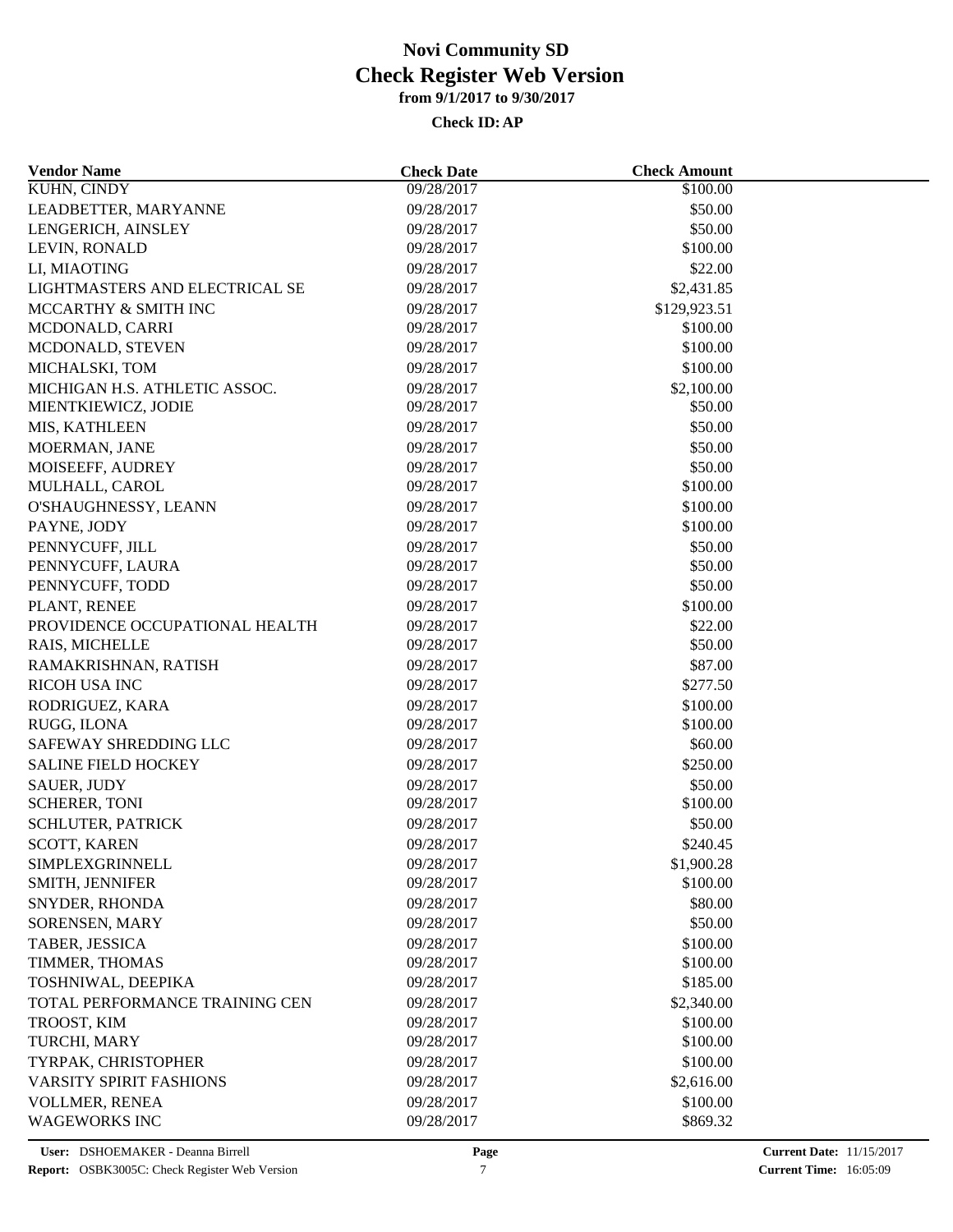| <b>Vendor Name</b>             | <b>Check Date</b> | <b>Check Amount</b>   |                |
|--------------------------------|-------------------|-----------------------|----------------|
| WANDEL, COLLEEN                | 09/28/2017        | \$100.00              |                |
| WANG, YUN                      | 09/28/2017        | \$192.00              |                |
| WATERFORD MOTT H.S.            | 09/28/2017        | \$175.00              |                |
| WELLOCK, TRISHA                | 09/28/2017        | \$100.00              |                |
| WELTE, YVONNE                  | 09/28/2017        | \$85.00               |                |
| WESNER, KIMBERLY               | 09/28/2017        | \$68.56               |                |
| WHEAT, MEAGHAN                 | 09/28/2017        | \$846.54              |                |
| WHITTY, KATHERINE              | 09/28/2017        | \$50.00               |                |
| YEE, NANCY                     | 09/28/2017        | \$88.00               |                |
| YUCHUCK, KERRI                 | 09/28/2017        | \$100.00              |                |
| ZEBROWSKI, LANA                | 09/28/2017        | \$100.00              |                |
| ZUCHLEWSKI, SANDRA             | 09/28/2017        | \$208.00              |                |
| AEO LEADERSHIP LLC             | 09/28/2017        | \$400.00              |                |
| ANN ARBOR PIONEER HIGH SCHOOL  | 09/28/2017        | \$175.00              |                |
| BANK OF UTAH - REFPAY TRUST AC | 09/28/2017        | \$15,000.00           |                |
| COOPER, ALEC                   | 09/28/2017        | \$47.88               |                |
| COTTRILL, JENNIFER ANN         | 09/28/2017        | \$1,389.30            |                |
| DETROIT METRO SKATE COUNCIL    | 09/28/2017        | \$131.00              |                |
| <b>GROSSE ILE HIGH SCHOOL</b>  | 09/28/2017        | \$225.00              |                |
| HIRSHFIELD, LAURA JANINE       | 09/28/2017        | \$218.99              |                |
| LENGERICH, AINSLEY             | 09/28/2017        | \$480.77              |                |
| MICHIGAN HIGH SCHOOL COACHES A | 09/28/2017        | \$120.00              |                |
| MID-AMERICAN POMPON INC        | 09/28/2017        | \$578.00              |                |
| MIDWEST GOLF & TURF COMPANY    | 09/28/2017        | \$69.68               |                |
| MILFORD HIGH SCHOOL            | 09/28/2017        | \$100.00              |                |
| NBC TRUCK EQUIPMENT INC        | 09/28/2017        | \$6,748.00            |                |
| NIZOL, LAUREN                  | 09/28/2017        | \$78.33               |                |
| <b>SALEM HILLS GOLF CLUB</b>   | 09/28/2017        | \$144.00              |                |
| SIGNATURE FORD LINCOLN         | 09/28/2017        | \$29,328.00           |                |
| STARK, KEN                     | 09/28/2017        | \$31.78               |                |
| TODAY'S UNIFORM INC            | 09/28/2017        | \$841.00              |                |
| <b>VARSITY SPIRIT FASHIONS</b> | 09/28/2017        | \$1,574.95            |                |
| VELLUCCI, MARK ANDREW          | 09/28/2017        | \$302.75              |                |
|                                |                   | <b>Issued:</b>        | \$120,044.49   |
|                                |                   | <b>Reversed:</b>      | \$1,379.37     |
|                                |                   | Cancelled:            | \$1,733,683.12 |
| <b>AP Checks Processed:</b>    | 369               | <b>AP Bank Total:</b> | \$1,855,106.98 |
| <b>Total Checks Processed:</b> | 369               | <b>Grand Total:</b>   | \$1,855,106.98 |